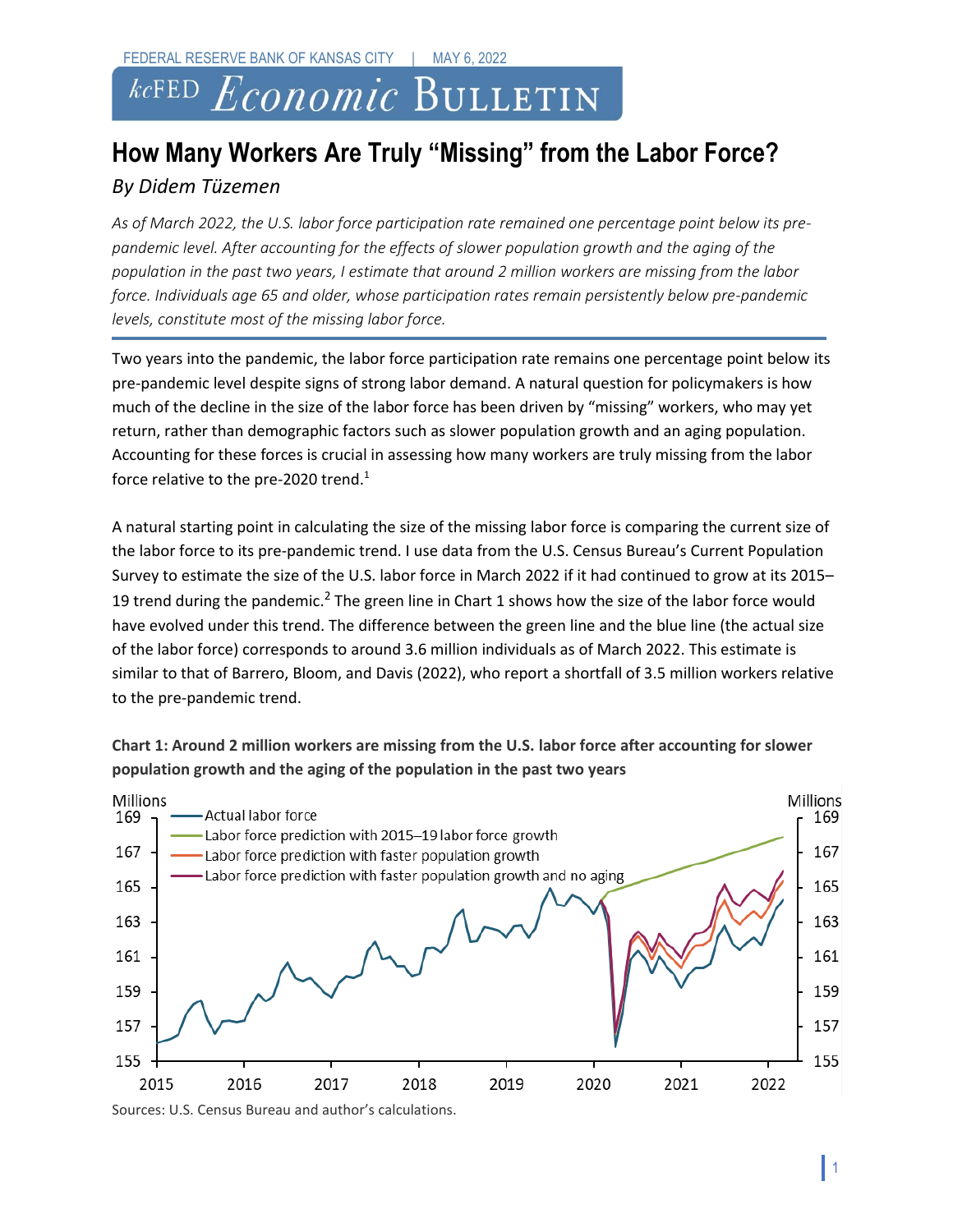However, this shortfall estimate is misleading because it does not account for the decline in population growth over the past two years. Changes in the size of the aggregate labor force can be driven by changes in the size of the population as well as changes in the rate at which the population participates in the labor force. Although the U.S. population (age 16 and older) grew by 3.8 million between February 2020 and March 2022, the pace of population growth was slower than its pre-pandemic trend. Had the U.S. population continued to grow at its 2015–19 pace after February 2020, an additional 1.8 million people would be living in the United States, many of whom may have joined the labor force.<sup>3</sup>

One important contributor to the decline in population growth has been the reduction in immigration to the United States due to both pre-pandemic changes in immigration policy and COVID-19-related immigration and travel restrictions. For example, Peri and Zaiour (2022) report that an immigration shortfall in the past two years resulted in 2 million fewer working-age immigrants living in the United States than there would have been had immigration continued its pre-2020 trend.

To account for the effect of slower population growth, I construct a counterfactual path for the labor force assuming the U.S. population had continued to grow at its 2015–19 pace after February 2020. The orange line in Chart 1 shows that faster population growth would have increased the size of the labor force. The difference between the orange line and the blue line (the actual size of the labor force) indicates that about 1.1 million fewer people were in the labor force as of March 2022 due to slower population growth. The difference between the orange line and the green line (the implied size of the labor force had its 2015–19 trend continued) indicates that accounting for slower population growth shrinks the size of the "missing labor force" to around 2.5 million workers.

Population growth is not the only demographic change that can influence the size of the labor force—an aging population can also reduce the size of the labor force, as older adults have persistently lower participation rates than younger adults. To account for the aging of the population since 2020, I calculate changes in the population shares of 14 age-gender groups, corresponding to groups of men and women in seven age ranges: 16-24, 25-34, 35-44, 45-54, 55-64, 65-74, and 75 and older.<sup>4</sup> The aging of the population over the past two years led to increases in the population shares of older individuals, who have lower participation rates than younger individuals, thereby shrinking the size of the labor force. For example, the population share of individuals age 65 and older increased from 20.8 in February 2020 to 21.3 percent in March 2022, corresponding to around 2.2 million more people in these age groups.

To gauge how this aging has influenced the labor force, I construct another counterfactual path for the labor force assuming the U.S. population grew at its 2015–19 pace and that the population shares of different demographic groups did not change from their February 2020 levels (no aging). The maroon line in Chart 1 shows the path of the labor force under these assumptions. The gap between the maroon and orange lines shows that the labor force would have 0.5 million more workers had the population shares of older adults not increased. The gap between the green and maroon lines—the implied missing labor force—shows that accounting for this aging shrinks the size of the "missing labor force" further, to around 2 million workers as of March 2022.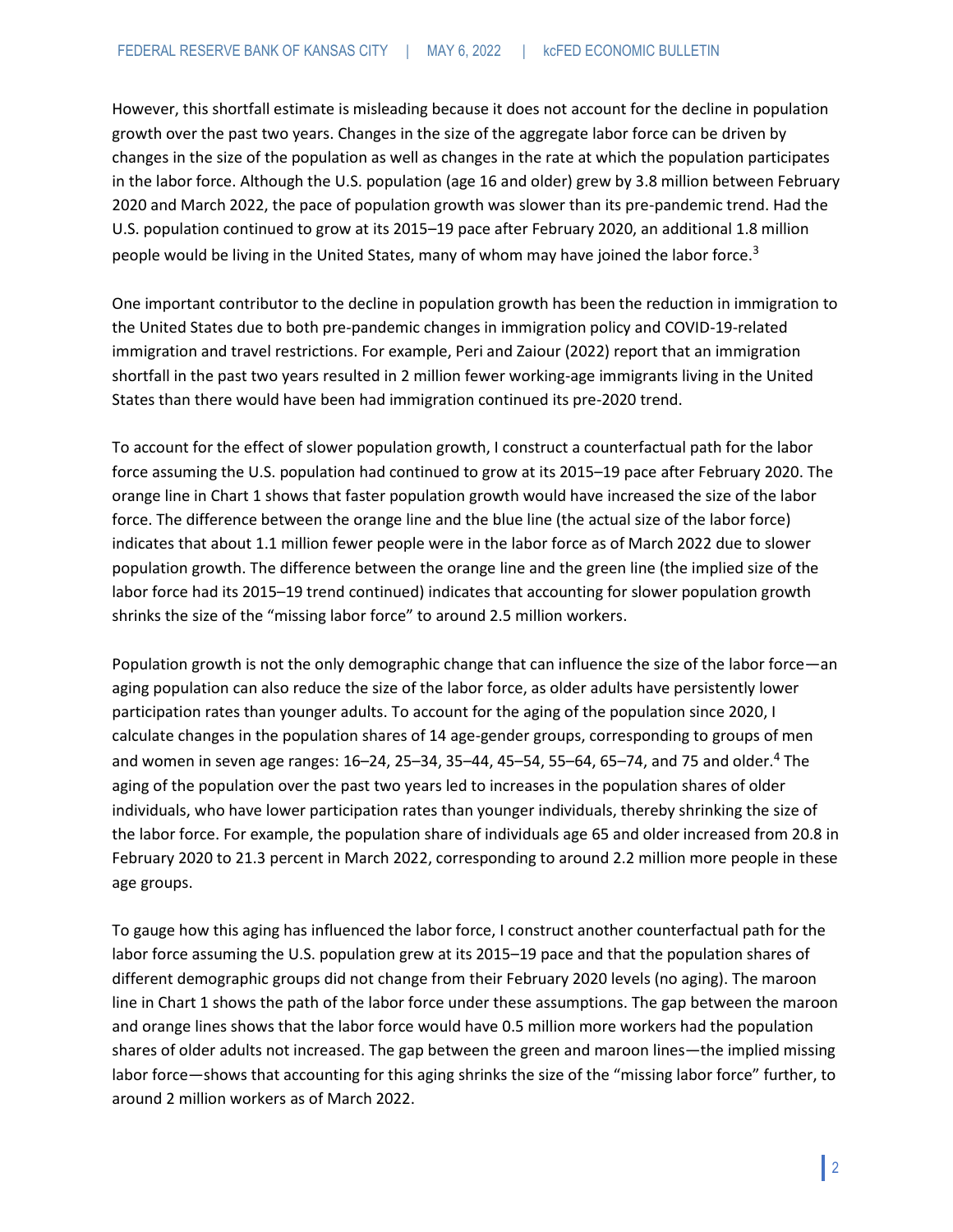Who are these 2 million workers? To answer that question, I next focus on the age composition of the missing labor force. I calculate how many more workers from the 14 age-gender groups would be in the labor force had their labor force participation rates returned to February 2020 levels. For a simpler comparison, I report aggregated numbers for prime-age individuals (age 25–54), individuals age 55–64, and individuals age 65 and older. Chart 2 shows that until recently, prime-age individuals accounted for a majority of the missing labor force. However, more prime-age workers have returned to the labor force in recent months, and individuals age 65 and older now make up the largest group of missing workers. More specifically, individuals age 65 and older account for almost 66 percent of the missing labor force as of March 2022, while prime-age individuals account for only 31 percent.





Consistent with this finding, the labor force participation rate of older adults is farthest from a full recovery. Chart 3 plots the aggregate labor force participation rate of all individuals age 16 and older (maroon line), as well as the participation rates for the three age groups, indexed to their February 2020 levels. The labor force participation rates of all groups declined dramatically at the onset of the pandemic as temporary shutdown orders and social distancing measures to fight the virus outbreak caused many to exit the labor force. From April 2020 to the end of 2021, the participation rates have been recovering, albeit slowly, as reopened schools and daycares have allowed prime-age parents to gradually return to work, and increased vaccination rates have led service-sector workers to feel safer returning to work. The recovery in the labor force participation rates has accelerated in 2022 as pandemic fears eased even more. As of March 2022, the participation rates of all age groups except the 65+ age group had almost fully recovered to their pre-pandemic levels. In contrast, the participation rate of the 65+ age group (orange line), which experienced the largest decline at the onset of the pandemic, has remained persistently below its pre-pandemic levels since.

Sources: U.S. Census Bureau and author's calculations.